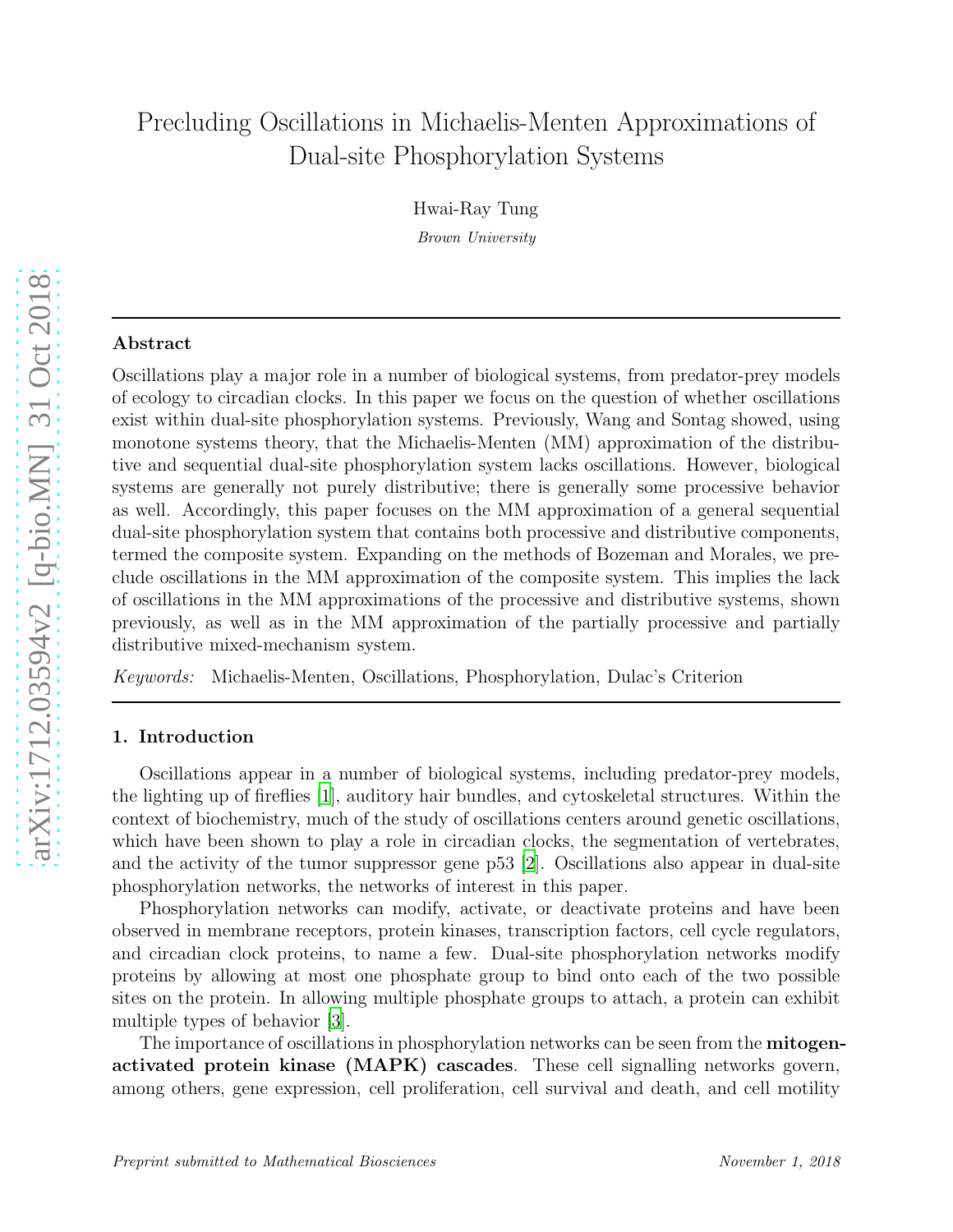[\[4](#page-8-3)] and often include dual-site phosphorylation networks [\[5\]](#page-8-4). The sustained oscillations observed in MAPK cascades may be what enables a cell to time its stages of development [\[6](#page-8-5), [7](#page-8-6)].

In order to simultaneously examine a wide variety of dual-site phosphorylation networks, we focus on the **processive-distributive composite** network, or **composite** network:

$$
S_0 + E \xrightarrow[k_1]{k_1} S_0 E \xrightarrow[k_3]{k_2} S_1 + E \xrightarrow[k_5]{k_4} S_1 E \xrightarrow[k_6]{k_6} S_2 + E
$$
  

$$
S_2 + F \xrightarrow[\ell_1]{\ell_1} S_2 F \xrightarrow[\ell_3]{\ell_3} S_1 + F \xrightarrow[\ell_4]{\ell_4} S_1 F \xrightarrow[\ell_6]{\ell_6} S_0 + F
$$

$$
(1)
$$

This network was first explored by Suwanmajo and Krishnan under the name "mixed composite phosphorylation model" and was shown to exhibit (under certain conditions) oscillations [\[8\]](#page-8-7). It also encompasses three common dual-site phosphorylation networks we will later encounter.

The most studied network encompassed by the composite network is the network with a sequential and distributive mechanism, displayed in [\(2\)](#page-1-0).

<span id="page-1-1"></span><span id="page-1-0"></span>
$$
S_0 + E \xrightarrow[k_2]{k_1} S_0 E \xrightarrow{k_3} S_1 + E \xrightarrow[k_5]{k_4} S_1 E \xrightarrow{k_6} S_2 + E
$$
  
\n
$$
S_2 + F \xrightarrow[\ell_2]{\ell_1} S_2 F \xrightarrow{\ell_3} S_1 + F \xrightarrow[\ell_5]{\ell_4} S_1 F \xrightarrow{\ell_6} S_0 + F
$$
\n(2)

Note that [\(2\)](#page-1-0) can be derived from [\(1\)](#page-1-1) by setting  $k_7 = \ell_7 = 0$ . The mechanism is called sequential since the phosphate groups attach to the binding sites in a certain sequence; the phosphate group will always bind to site 1 before site 2. The mechanism is called distributive since  $S_1E$  has the choice of distributing to  $S_2 + E$  or back to  $S_1 + E$ , and similarly for  $S_1F$ . It is unknown whether network [\(2\)](#page-1-0) exhibits oscillations, although Wang and Sontag showed through monotone systems theory that its Michaelis-Menten (MM) approximation does not exhibit oscillations [\[9\]](#page-9-0). The same result was shown by Bozeman and Morales using the simpler Dulac's criterion  $|10|$ .

Another mechanism is the **processive** mechanism. A dual-site phosphorylation network with sequential and processive mechanism can be seen in  $(3)$ .

<span id="page-1-2"></span>
$$
S_0 + E \xrightarrow[k_2]{k_1} S_0 E \xrightarrow{k_7} S_1 E \xrightarrow{k_6} S_2 + E
$$
  
\n
$$
S_2 + F \xrightarrow[\ell_2]{\ell_1} S_2 F \xrightarrow{\ell_7} S_1 F \xrightarrow{\ell_6} S_0 + F
$$
\n(3)

We can obtain [\(3\)](#page-1-2) from [\(1\)](#page-1-1) by setting rate constants  $k_3 = k_4 = k_5 = \ell_3 = \ell_4 = \ell_5 = 0$ . The mechanism is called processive since  $S_1E$ , unlike in a distributive mechanism, can only proceed to  $S_2 + E$ , and similarly for  $S_1F$ . Processive systems converge to a unique equilibrium and thus do not exhibit oscillations [\[11,](#page-9-2) [12,](#page-9-3) [13\]](#page-9-4).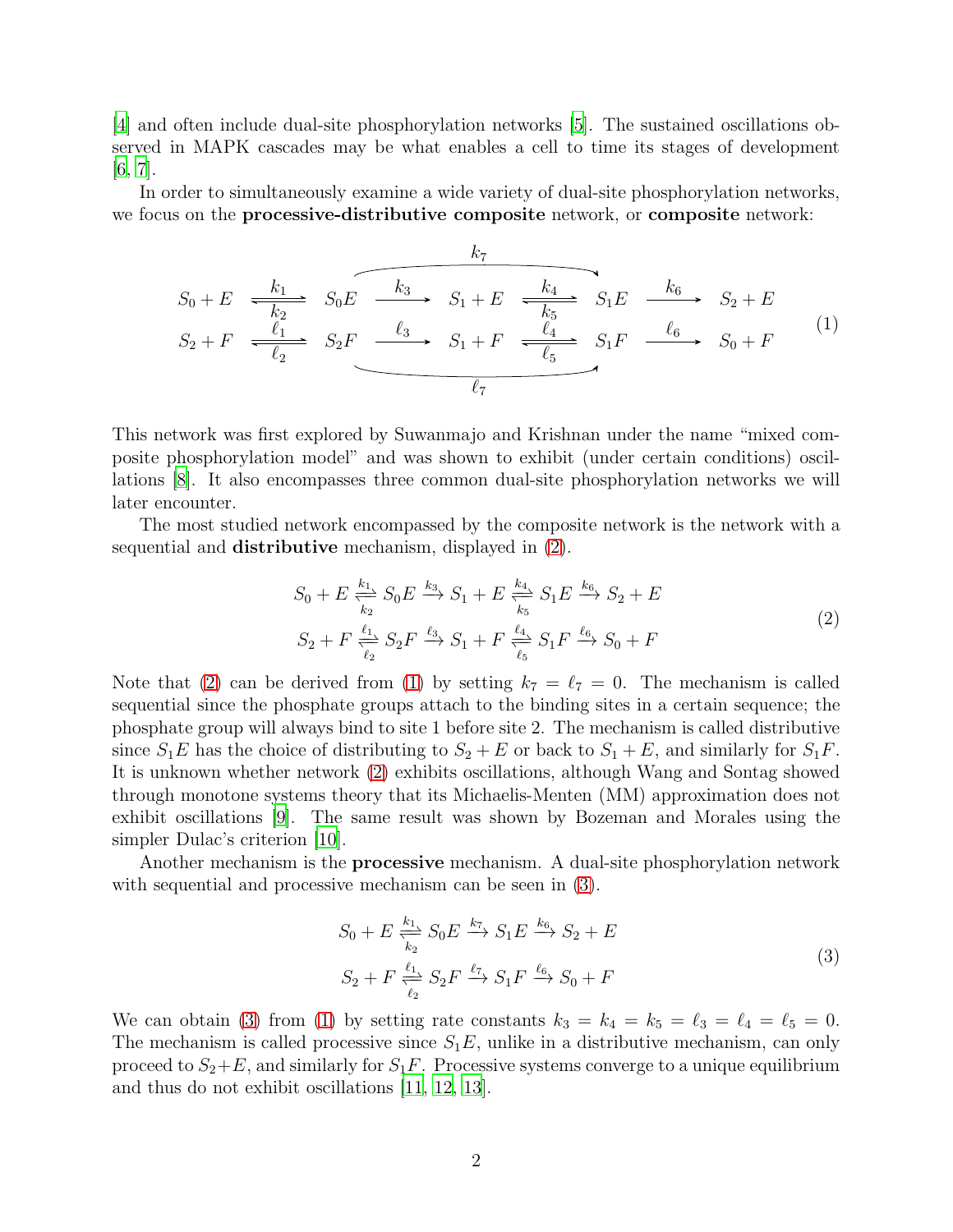In reality, dual-site phosphorylation networks are generally neither purely distributive nor purely processive. Thus, this paper will focus on the existence of oscillations in the MM approximation of the composite system [\(1\)](#page-1-1), which we saw specializes to the distributive and processive systems [\(2\)](#page-1-0) and [\(3\)](#page-1-2) respectively. Section 2 details the process of obtaining the MM approximation. Section 3 precludes oscillations for the composite system [\(1\)](#page-1-1), which implies two previously shown results, the lack of oscillations in the MM approximations of the distributive system and the processive system. In addition, this precludes oscillations in the MM approximation of the mixed-mechanism system, a partially processive and partially distributive network seen later in [\(21\)](#page-6-0). Interestingly, the original mixed-mechanism network is able to oscillate [\[8](#page-8-7)].

#### 2. Michaelis-Menten System and Reduction

<span id="page-2-0"></span>This work focuses on the composite network [\(1\)](#page-1-1), and this section will closely match the methodology of Bozeman and Morales [\[10\]](#page-9-1). For convenience, we will refer to the compounds  $S_0E, S_1E, S_2F$ , and  $S_1F$  as  $C_1, C_2, C_3$ , and  $C_4$ , respectively. We also use square brackets to denote the concentration of the corresponding substance. Then, using mass action kinetics we arrive at the following system of differential equations:

<span id="page-2-3"></span>
$$
\frac{d[S_0]}{dt} = \ell_6[C_4] - k_1[S_0][E] + k_2[C_1],\tag{4a}
$$

<span id="page-2-4"></span>
$$
\frac{d[S_2]}{dt} = k_6[C_2] - \ell_1[S_2][F] + \ell_2[C_3],\tag{4b}
$$

<span id="page-2-1"></span>
$$
\frac{d[S_1]}{dt} = k_3[C_1] - k_4[S_1][E] + k_5[C_2] + \ell_3[C_3] + \ell_5[C_4] - \ell_4[S_1][F],\tag{4c}
$$

<span id="page-2-9"></span>
$$
\frac{d[E]}{dt} = (k_2 + k_3)[C_1] + (k_5 + k_6)[C_2] - k_1[S_0][E] - k_4[S_1][E],\tag{4d}
$$

<span id="page-2-11"></span>
$$
\frac{d[F]}{dt} = (\ell_2 + \ell_3)[C_3] + (\ell_5 + \ell_6)[C_4] - \ell_1[S_2][F] - \ell_4[S_1][F],\tag{4e}
$$

<span id="page-2-5"></span>
$$
\frac{d[C_1]}{dt} = k_1[S_0][E] - (k_2 + k_3)[C_1] - k_7[C_1],\tag{4f}
$$

$$
\frac{d[C_2]}{dt} = k_4[S_1][E] - (k_5 + k_6)[C_2] + k_7[C_1],\tag{4g}
$$

$$
\frac{d[C_3]}{dt} = \ell_1[S_2][F] - (\ell_2 + \ell_3)[C_3] - \ell_7[C_3],\tag{4h}
$$

$$
\frac{d[C_4]}{dt} = \ell_4[S_1][F] - (\ell_5 + \ell_6)[C_4] + \ell_7[C_3].\tag{4i}
$$

<span id="page-2-13"></span>Further examining the composite network [\(1\)](#page-1-1) or the differential equations [\(4\)](#page-2-0), we find that the total amounts of substrate, enzyme  $E$ , and enzyme  $F$ , respectively, are conserved, a consequence of the conservation of matter. This gives the conservation laws

<span id="page-2-10"></span><span id="page-2-8"></span><span id="page-2-7"></span><span id="page-2-6"></span><span id="page-2-2"></span>
$$
S_T = [S_0] + [S_1] + [S_2] + [C_1] + [C_2] + [C_3] + [C_4],
$$
\n(5a)

$$
E_T = [E] + [C_1] + [C_2],\tag{5b}
$$

<span id="page-2-12"></span>
$$
F_T = [F] + [C_3] + [C_4].
$$
\n(5c)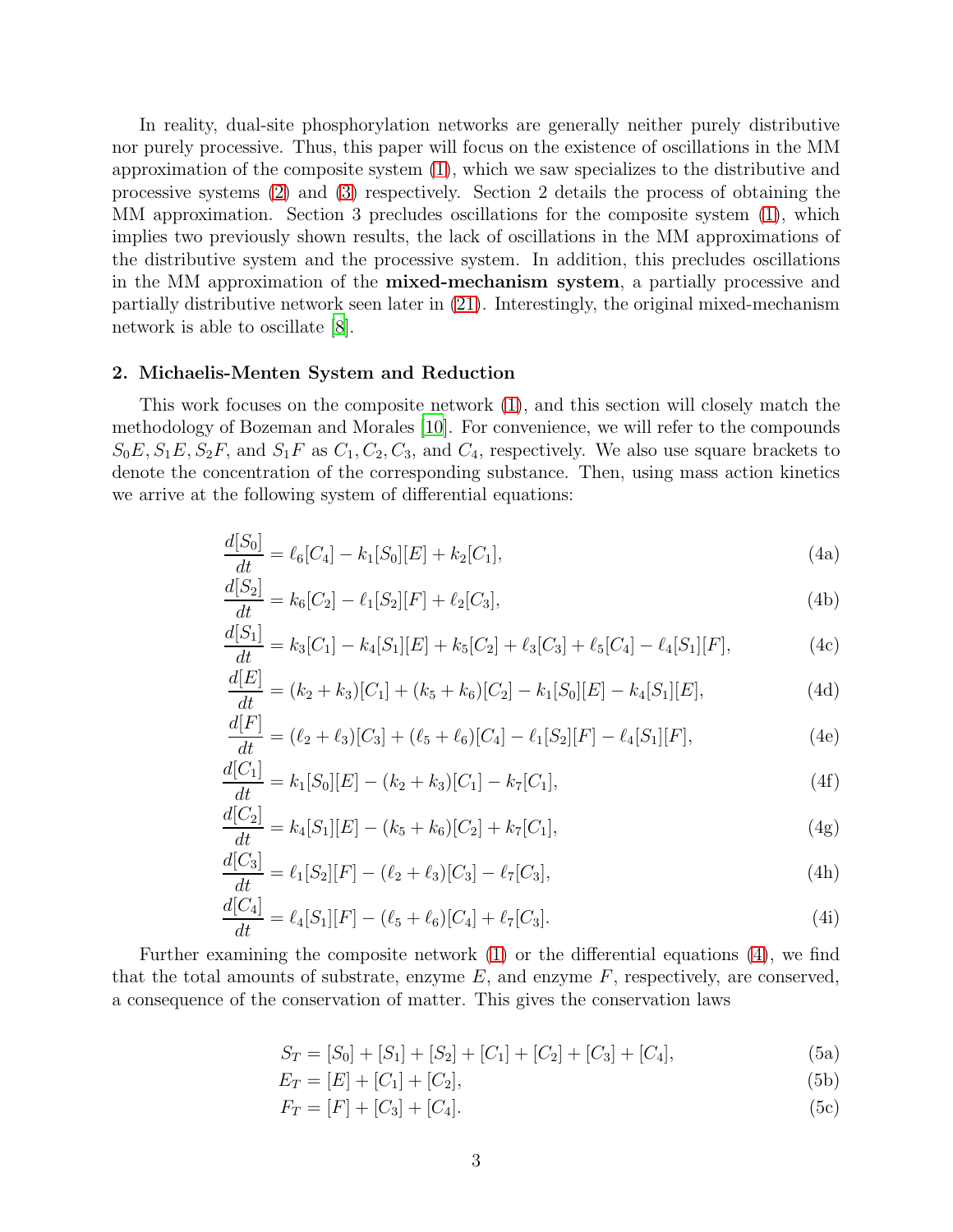Note that we may deduce equation [\(4c\)](#page-2-1) by taking the derivative of equation [\(5a\)](#page-2-2) with respect to time and substituting in equations [\(4a\)](#page-2-3), [\(4b\)](#page-2-4), [\(4f\)](#page-2-5), [\(4g\)](#page-2-6), [\(4h\)](#page-2-7), and [\(4i\)](#page-2-8). Similarly, we may deduce [\(4d\)](#page-2-9) from equations [\(5b\)](#page-2-10), [\(4f\)](#page-2-5), and [\(4g\)](#page-2-6), and we may deduce [\(4e\)](#page-2-11) from equations [\(5c\)](#page-2-12), [\(4h\)](#page-2-7), and [\(4i\)](#page-2-8). As such, we replace [\(4c\)](#page-2-1), [\(4d\)](#page-2-9), and [\(4e\)](#page-2-11) with the conservation equations [\(5\)](#page-2-13), reducing the number of differential equations to six. Now, we use Michaelis-Menten theory to reduce our system. We scale all variables other than  $S_0, S_1, S_2, S_T$  by  $\varepsilon$  to get

<span id="page-3-0"></span>
$$
E_T = \varepsilon \widetilde{E_T}, \quad F_T = \varepsilon \widetilde{F_T}, \quad [C_i] = \varepsilon [\widetilde{C}_i], \quad [E] = \varepsilon [\widetilde{E}], \quad [F] = \varepsilon [\widetilde{F}], \quad \tau = \varepsilon t. \tag{6}
$$

The idea behind the scaling is the assumption that the concentration of intermediates is low relative to the substrates. Substituting in the scalings from [\(6\)](#page-3-0), we obtain

<span id="page-3-1"></span>
$$
\frac{d[S_0]}{d\tau} = \ell_6[\widetilde{C}_4] - k_1[S_0][\widetilde{E}] + k_2[\widetilde{C}_1],
$$
\n
$$
\frac{d[S_2]}{d\tau} = k_6[\widetilde{C}_2] - \ell_1[S_2][\widetilde{F}] + \ell_2[\widetilde{C}_3],
$$
\n
$$
\varepsilon \frac{d[\widetilde{C}_1]}{d\tau} = k_1[S_0][\widetilde{E}] - (k_2 + k_3)[\widetilde{C}_1] - k_7[\widetilde{C}_1],
$$
\n
$$
\varepsilon \frac{d[\widetilde{C}_2]}{d\tau} = k_4[S_1][\widetilde{E}] - (k_5 + k_6)[\widetilde{C}_2] + k_7[\widetilde{C}_1],
$$
\n
$$
\varepsilon \frac{d[\widetilde{C}_3]}{d\tau} = \ell_1[S_2][\widetilde{F}] - (\ell_2 + \ell_3)[\widetilde{C}_3] - \ell_7[\widetilde{C}_3],
$$
\n
$$
\varepsilon \frac{d[\widetilde{C}_4]}{d\tau} = \ell_4[S_1][\widetilde{F}] - (\ell_5 + \ell_6)[\widetilde{C}_4] + \ell_7[\widetilde{C}_3],
$$
\n(7)

with new conservation equations

<span id="page-3-2"></span>
$$
S_T = [S_0] + [S_1] + [S_2] + \varepsilon[\widetilde{C_1}] + \varepsilon[\widetilde{C_2}] + \varepsilon[\widetilde{C_3}] + \varepsilon[\widetilde{C_4}],
$$
  
\n
$$
\widetilde{E_T} = [\widetilde{E}] + [\widetilde{C_1}] + [\widetilde{C_2}],
$$
  
\n
$$
\widetilde{F_T} = [\widetilde{F}] + [\widetilde{C_3}] + [\widetilde{C_4}].
$$
\n(8)

Now, we approximate the system by setting  $\varepsilon = 0$  in [\(7\)](#page-3-1) and [\(8\)](#page-3-2). This yields the new differential equations for the substrates

<span id="page-3-4"></span>
$$
\frac{d[S_0]}{d\tau} = \ell_6[\widetilde{C_4}] - k_1[S_0][\widetilde{E}] + k_2[\widetilde{C_1}],
$$
  
\n
$$
\frac{d[S_2]}{d\tau} = k_6[\widetilde{C_2}] - \ell_1[S_2][\widetilde{F}] + \ell_2[\widetilde{C_3}],
$$
\n(9)

the new equations for the intermediates

<span id="page-3-3"></span>
$$
0 = k_1[S_0][\widetilde{E}] - (k_2 + k_3)[\widetilde{C_1}] - k_7[\widetilde{C_1}],
$$
  
\n
$$
0 = k_4[S_1][\widetilde{E}] - (k_5 + k_6)[\widetilde{C_2}] + k_7[\widetilde{C_1}],
$$
  
\n
$$
0 = \ell_1[S_2][\widetilde{F}] - (\ell_2 + \ell_3)[\widetilde{C_3}] - \ell_7[\widetilde{C_3}],
$$
  
\n
$$
0 = \ell_4[S_1][\widetilde{F}] - (\ell_5 + \ell_6)[\widetilde{C_4}] + \ell_7[\widetilde{C_3}],
$$
\n(10)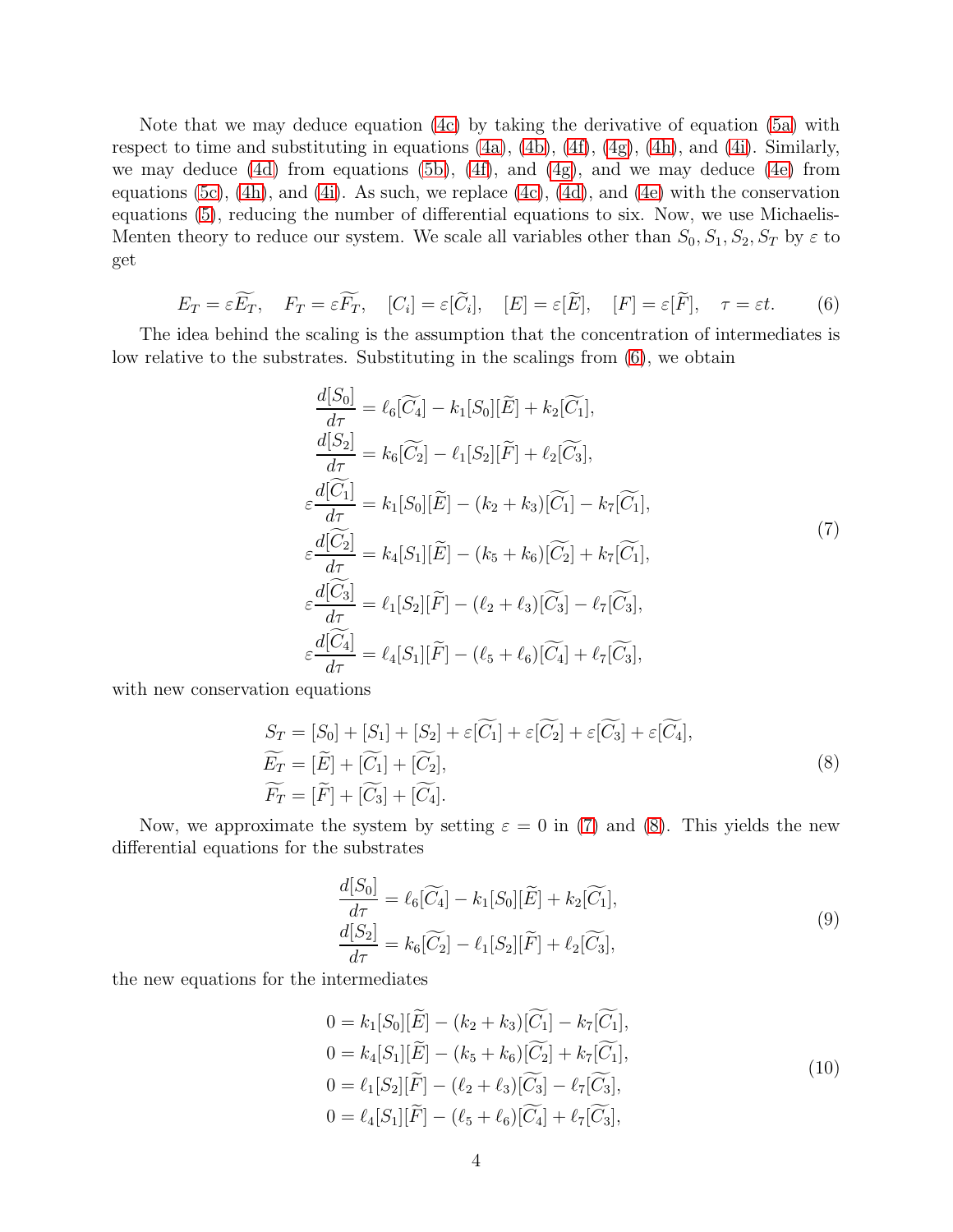and the new conservation equations

<span id="page-4-1"></span>
$$
\begin{aligned}\n\widetilde{S_T} &= [S_0] + [S_1] + [S_2], \\
\widetilde{E_T} &= [\widetilde{E}] + [\widetilde{C_1}] + [\widetilde{C_2}], \\
\widetilde{F_T} &= [\widetilde{F}] + [\widetilde{C_3}] + [\widetilde{C_4}].\n\end{aligned} \tag{11}
$$

From [\(10\)](#page-3-3) we obtain the equations

<span id="page-4-0"></span>
$$
\begin{aligned}\n[\widetilde{C}_{1}] &= \frac{k_{1}}{k_{2} + k_{3} + k_{7}} [S_{0}][\widetilde{E}], & [\widetilde{C}_{3}] &= \frac{\ell_{1}}{\ell_{2} + \ell_{3} + \ell_{7}} [S_{2}][\widetilde{F}], \\
[\widetilde{C}_{2}] &= \frac{k_{4}[S_{1}][\widetilde{E}] + k_{7}[\widetilde{C}_{1}]}{k_{5} + k_{6}} & [\widetilde{C}_{4}] &= \frac{\ell_{4}[S_{1}][\widetilde{F}] + \ell_{7}[\widetilde{C}_{3}]}{\ell_{5} + \ell_{6}} \\
&= \frac{k_{4}[S_{1}][\widetilde{E}]}{k_{5} + k_{6}} + \frac{k_{1}k_{7}[S_{0}][\widetilde{E}]}{(k_{5} + k_{6})(k_{2} + k_{3} + k_{7})}, &= \frac{\ell_{4}[S_{1}][\widetilde{F}]}{\ell_{5} + \ell_{6}} + \frac{\ell_{1}\ell_{7}[S_{2}][\widetilde{F}]}{(\ell_{5} + \ell_{6})(\ell_{2} + \ell_{3} + \ell_{7})}.\n\end{aligned} \tag{12}
$$

Substituting the expressions for  $[C_i]$  in [\(12\)](#page-4-0) into [\(11\)](#page-4-1) gives

<span id="page-4-2"></span>
$$
\widetilde{E_T} = [\widetilde{E}] \left[ 1 + \frac{k_1}{k_2 + k_3 + k_7} [S_0] + \frac{k_4 [S_1]}{k_5 + k_6} + \frac{k_1 k_7 [S_0]}{(k_5 + k_6)(k_2 + k_3 + k_7)} \right],
$$
\n
$$
\widetilde{F_T} = [\widetilde{F}] \left[ 1 + \frac{\ell_1}{\ell_2 + \ell_3 + \ell_7} [S_2] + \frac{\ell_4 [S_1]}{\ell_5 + \ell_6} + \frac{\ell_1 \ell_7 [S_2]}{(\ell_5 + \ell_6)(\ell_2 + \ell_3 + \ell_7)} \right].
$$
\n(13)

Substituting  $(12)$  and  $(13)$  into  $(9)$  and reparametrizing as in  $(15)$  yields the system

<span id="page-4-4"></span>
$$
\frac{d[S_0]}{d\tau} = \frac{a_1[S_1][\widetilde{F_T}]}{1 + c_2[S_1] + d_1[S_2]} + \frac{a_2[S_2][\widetilde{F_T}]}{1 + c_2[S_1] + d_1[S_2]} - \frac{a_3[S_0][\widetilde{E_T}]}{1 + b_1[S_0] + c_1[S_1]},
$$
\n
$$
\frac{d[S_2]}{d\tau} = \frac{a_4[S_1][\widetilde{E_T}]}{1 + b_1[S_0] + c_1[S_1]} + \frac{a_5[S_0][\widetilde{E_T}]}{1 + b_1[S_0] + c_1[S_1]} - \frac{a_6[S_2][\widetilde{F_T}]}{1 + c_2[S_1] + d_1[S_2]},
$$
\n(14)

where

$$
b_1 = \frac{k_1(k_5 + k_6 + k_7)}{(k_2 + k_3 + k_7)(k_5 + k_6)},
$$
  
\n
$$
c_1 = \frac{k_4}{k_5 + k_6},
$$
  
\n
$$
c_1 = \frac{k_4}{k_5 + k_6},
$$
  
\n
$$
c_2 = \frac{\ell_4}{\ell_5 + \ell_6},
$$
  
\n
$$
c_3 = \frac{\ell_1 \ell_6 \ell_7}{(\ell_2 + \ell_3 + \ell_7)(\ell_5 + \ell_6)},
$$
  
\n
$$
c_4 = \frac{k_4 k_6}{k_5 + k_6},
$$
  
\n
$$
c_5 = \frac{k_4 k_6}{k_5 + k_6},
$$
  
\n
$$
c_6 = \frac{k_1 k_6 k_7}{(k_2 + k_3 + k_7)(\ell_5 + \ell_6)},
$$
  
\n
$$
c_7 = \frac{\ell_1 \ell_6}{(\ell_2 + \ell_3 + \ell_7)(\ell_5 + \ell_6)},
$$
  
\n
$$
c_8 = \frac{k_1(k_3 + k_7)}{(\ell_2 + \ell_3 + \ell_7)},
$$
  
\n
$$
c_9 = \frac{\ell_1(\ell_3 + \ell_7)}{(\ell_2 + \ell_3 + \ell_7)},
$$
  
\n
$$
c_1 = \frac{\ell_1(\ell_3 + \ell_7)}{(\ell_2 + \ell_3 + \ell_7)},
$$
  
\n
$$
c_2 = \frac{\ell_1(\ell_3 + \ell_7)}{(\ell_2 + \ell_3 + \ell_7)},
$$
  
\n
$$
c_3 = \frac{\ell_1(\ell_3 + \ell_7)}{(\ell_2 + \ell_3 + \ell_7)},
$$
  
\n
$$
c_4 = \frac{\ell_1(\ell_3 + \ell_7)}{(\ell_2 + \ell_3 + \ell_7)},
$$
  
\n
$$
c_5 = \frac{\ell_1(\ell_3 + \ell_7)}{(\ell_2 + \ell_3 + \ell_7)},
$$
  
\n
$$
c_6 = \frac{\ell_1(\ell_3 + \ell_7)}{(\ell_2 + \ell_3 + \ell_7)}
$$
  
\n
$$
c_7 = \frac{\
$$

<span id="page-4-3"></span>with conservation equation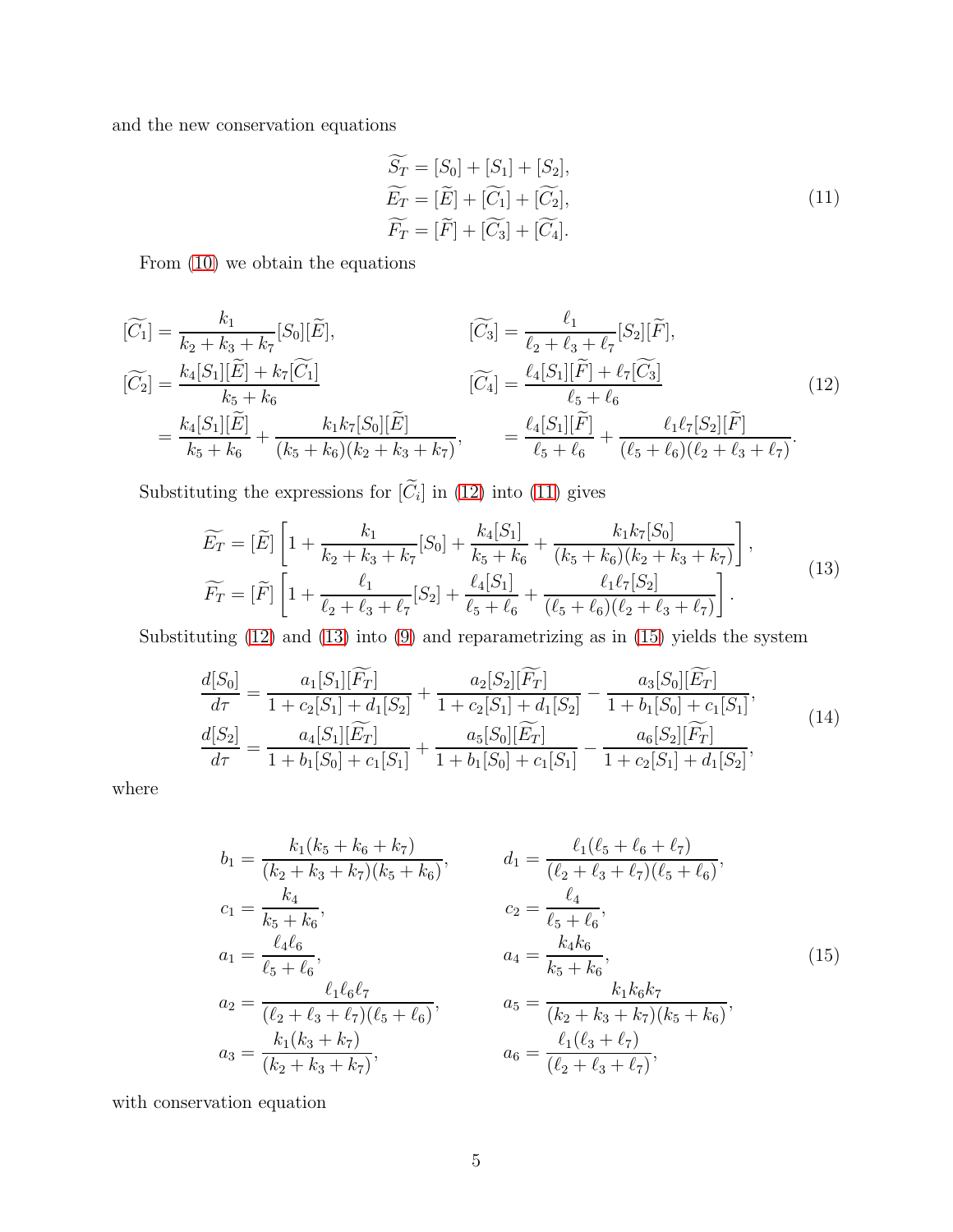<span id="page-5-0"></span>
$$
\widetilde{S_T} = [S_0] + [S_1] + [S_2]. \tag{16}
$$

From [\(16\)](#page-5-0), we obtain  $[S_1] = \widetilde{S_T} - [S_0] - [S_2]$ . Substituting this into [\(14\)](#page-4-4) yields a system of only two variables, as seen below. This system is our MM approximation.

<span id="page-5-1"></span>
$$
\frac{d[S_0]}{d\tau} = \frac{(a_1(\widetilde{S_T} - [S_0] - [S_2]) + a_2[S_2])[\widetilde{F_T}]}{1 + c_2(\widetilde{S_T} - [S_0] - [S_2]) + d_1[S_2]} - \frac{a_3[S_0][\widetilde{E_T}]}{1 + b_1[S_0] + c_1(\widetilde{S_T} - [S_0] - [S_2])},
$$
\n
$$
\frac{d[S_2]}{d\tau} = \frac{(a_4(\widetilde{S_T} - [S_0] - [S_2]) + a_5[S_0])[\widetilde{E_T}]}{1 + b_1[S_0] + c_1(\widetilde{S_T} - [S_0] - [S_2])} - \frac{a_6[S_2][\widetilde{F_T}]}{1 + c_2(\widetilde{S_T} - [S_0] - [S_2]) + d_1[S_2]}.
$$
\n(17)

### 3. Precluding Oscillations in the MM Approximation

To analyze [\(17\)](#page-5-1), we use Dulac's Criterion, which is also called the Bendixson-Dulac theorem and Bendixson's criterion.

**Lemma 1.** *(Dulac's Criterion) Let*  $\frac{dx}{dt} = f(x, y)$  *and*  $\frac{dy}{dt} = g(x, y)$  *be a system of ODEs defined on a simply connected region* D *of*  $\mathbb{R}^2$ . If  $\frac{\partial f}{\partial x} + \frac{\partial g}{\partial y}$  *is always positive or always negative on the region* D*, the system does not exhibit oscillations contained in region* D*.*

We are now ready to prove the main result of this paper, Theorem [2.](#page-5-2)

<span id="page-5-2"></span>**Theorem 2.** Let  $a_1 + a_3 + a_4 + a_6 > 0$ . Then the MM approximation of the composite system [\(17\)](#page-5-1) *cannot oscillate.*

*Proof.* Following the notation in Dulac's Criterion, let  $f([S_0], [S_2]) \coloneqq \frac{d[S_0]}{d\tau}$ ,  $g([S_0], [S_2]) \coloneqq \frac{d[S_2]}{d\tau}$ , and  $H \coloneqq \frac{\partial f}{\partial[S_0]} + \frac{\partial g}{\partial[S_2]}$  on the region  $D \coloneqq \{([S_0], [S_2]) \in \mathbb{R}^2 \mid [S_0] \geq 0, [S_2] \ge$  $\frac{\partial g}{\partial [S_2]}$  on the region  $D := \{([S_0], [S_2]) \in \mathbb{R}^2 \mid [S_0] \ge 0, [S_2] \ge$  $0, [S_0] + [S_2] \leq S_T$ . Then

<span id="page-5-4"></span>
$$
\frac{\partial f}{\partial [S_0]} = -E_T \frac{a_3 c_1 (S_T - [S_2]) + a_3}{(b_1 [S_0] + c_1 (S_T - [S_0] - [S_2]) + 1)^2}
$$

$$
-F_T \frac{(a_1 d_1 - a_2 c_2) [S_2] + a_1}{(d_1 [S_2] + c_2 (S_T - [S_0] - [S_2]) + 1)^2},
$$

$$
\frac{\partial g}{\partial [S_2]} = -E_T \frac{(a_4 b_1 - a_5 c_1) [S_0] + a_4}{(b_1 [S_0] + c_1 (S_T - [S_0] - [S_2]) + 1)^2}
$$

$$
-F_T \frac{a_6 c_2 (S_T - [S_0]) + a_6}{(d_1 [S_2] + c_2 (S_T - [S_0] - [S_2]) + 1)^2}.
$$
(18)

From equations [\(15\)](#page-4-3), it follows that

<span id="page-5-3"></span>
$$
a_1 d_1 - a_2 c_2 = \frac{\ell_1 \ell_4 \ell_6 (\ell_5 + \ell_6)}{(\ell_2 + \ell_3 + \ell_7)(\ell_5 + \ell_6)^2} \ge 0,
$$
  
\n
$$
a_4 b_1 - a_5 c_1 = \frac{k_1 k_4 k_6 (k_5 + k_6)}{(k_2 + k_3 + k_7)(k_5 + k_6)^2} \ge 0.
$$
\n(19)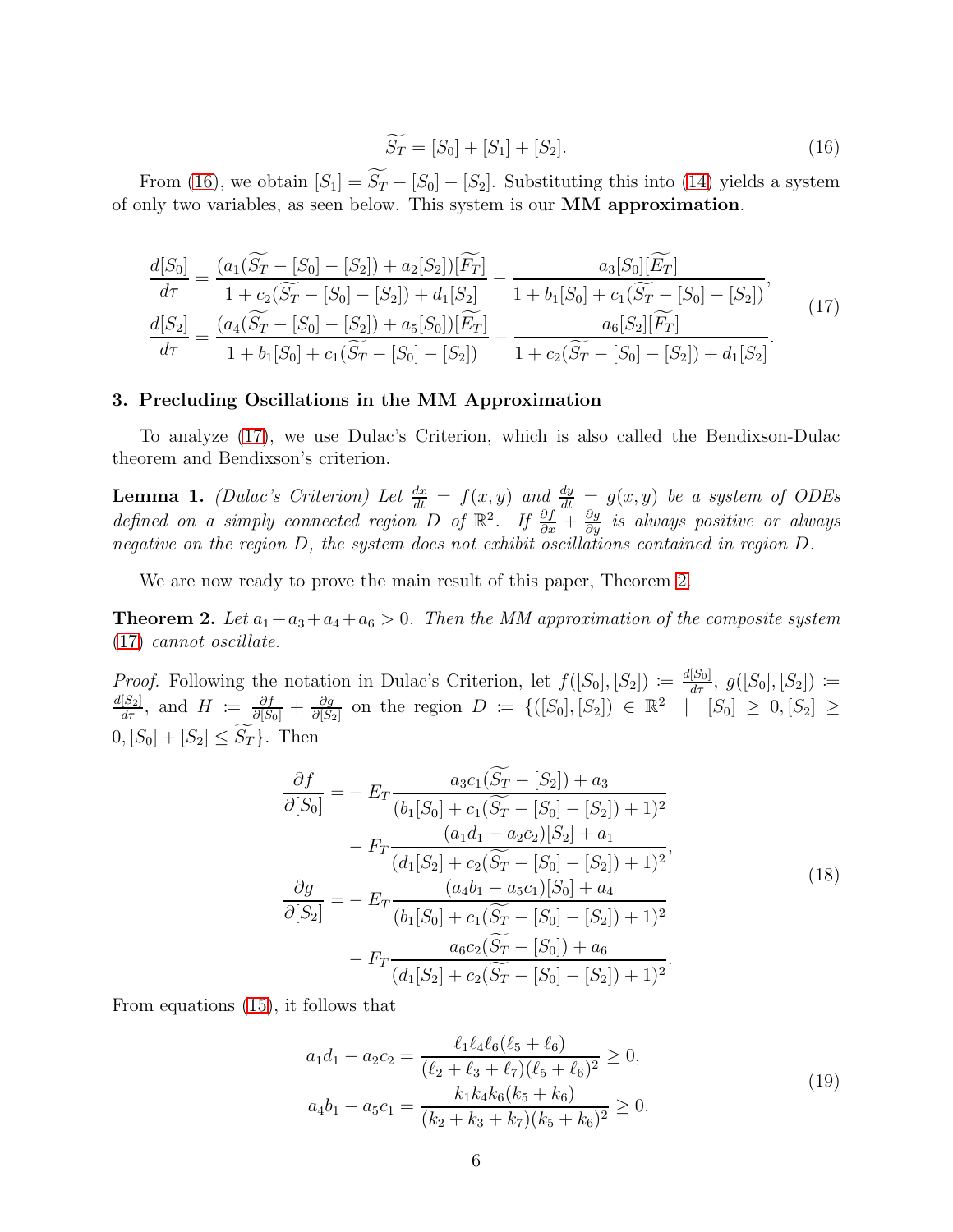From the definition of our domain  $D$ , we obtain the inequalities

<span id="page-6-1"></span>
$$
\widetilde{S_T} - [S_0] \ge 0, \quad \widetilde{S_T} - [S_2] \ge 0. \tag{20}
$$

From the hypothesis of our theorem,  $a_1 + a_3 + a_4 + a_6 > 0$ , which implies that  $a_1, a_3, a_4$ , or  $a_6$  is positive. Without loss of generality, let  $a_1 > 0$ . As reaction rate constants are nonnegative, so are  $a_3, a_4$ , and  $a_6$ . Applying these assumptions with inequalities [\(19\)](#page-5-3) and [\(20\)](#page-6-1) to equations [\(18\)](#page-5-4), we find that  $\frac{\partial f}{\partial [S_0]} < 0$  and  $\frac{\partial g}{\partial [S_2]} \leq 0$ . Thus,  $H = \frac{\partial f}{\partial [S_0]} + \frac{\partial g}{\partial [S_2]} < 0$  and by Dulac's Criterion, the MM approximation of the composite system [\(17\)](#page-5-1) cannot oscillate.  $\Box$ 

The assumptions stated in Theorem [2](#page-5-2) are biologically reasonable; if  $a_1$  were undefined, then  $\ell_6 = 0$ , which would result in  $S_2$  not being able to become  $S_0$  in the composite network [\(1\)](#page-1-1). Similarly,  $a_3, a_4$ , and  $a_6$  are defined in biologically interesting networks. If  $a_1 + a_3 + a_4 +$  $a_6 = 0$ , then  $a_3 = 0$  which implies  $k_1 = 0$  or  $k_3 + k_7 = 0$ . Either implication would prevent  $S_0$  from becoming  $S_2$ . In short, a network that fails the assumptions in Theorem [2](#page-5-2) cannot oscillate.

With Theorem [2](#page-5-2) we obtain the following corollaries on a purely distributive network, a purely processive network, and another subnetwork known as the mixed-mechanism network, seen in [\(21\)](#page-6-0). First, we recover the earlier result that the MM approximation of the distributive system does not exhibit oscillations [\[9,](#page-9-0) [10\]](#page-9-1).

Corollary 3. *The MM approximation of the distributive system* [\(2\)](#page-1-0) *does not admit oscillations.*

*Proof.* The distributive network [\(2\)](#page-1-0) is a subnetwork of the composite network [\(1\)](#page-1-1) where the mass action constants  $k_7$  and  $\ell_7$  are set to 0 while the others are positive. From equations [\(15\)](#page-4-3), we find that  $a_1 + a_3 + a_4 + a_6 > 0$ . Thus, by Theorem [2](#page-5-2) the system cannot oscillate.  $\Box$ 

Next, we show that the MM approximation of the processive system does not exhibit oscillations. This is to be expected from work by Eithun, Conradi, and Shiu, who showed that processive multisite phosphorylation networks do not exhibit oscillations [\[11,](#page-9-2) [12\]](#page-9-3). As the original does not exhibit oscillations, it is reasonable to expect the MM approximation to not exhibit oscillations as well.

Corollary 4. *The MM approximation of the processive system* [\(3\)](#page-1-2) *does not admit oscillations.*

*Proof.* The processive network [\(2\)](#page-1-0) is a subnetwork of the composite network [\(1\)](#page-1-1) where the mass action constants  $k_3, k_4, k_5, \ell_3, \ell_4$ , and  $\ell_5$  are set to 0 while the others are positive. From equations [\(15\)](#page-4-3), we find that  $a_1 + a_3 + a_4 + a_6 > 0$ . Thus, by Theorem [2](#page-5-2) the system cannot oscillate.  $\Box$ 

<span id="page-6-0"></span>The next result concerns the following **mixed-mechanism** system.

<span id="page-6-2"></span>
$$
S_0 + E \xrightarrow[k_2]{k_1} S_0 E \xrightarrow{k_7} S_1 E \xrightarrow{k_6} S_2 + E \tag{21a}
$$

<span id="page-6-3"></span>
$$
S_2 + F \xleftarrow{\ell_1} S_2 F \xrightarrow{\ell_3} S_1 + F \xleftarrow{\ell_4} S_1 F \xrightarrow{\ell_6} S_0 + F
$$
 (21b)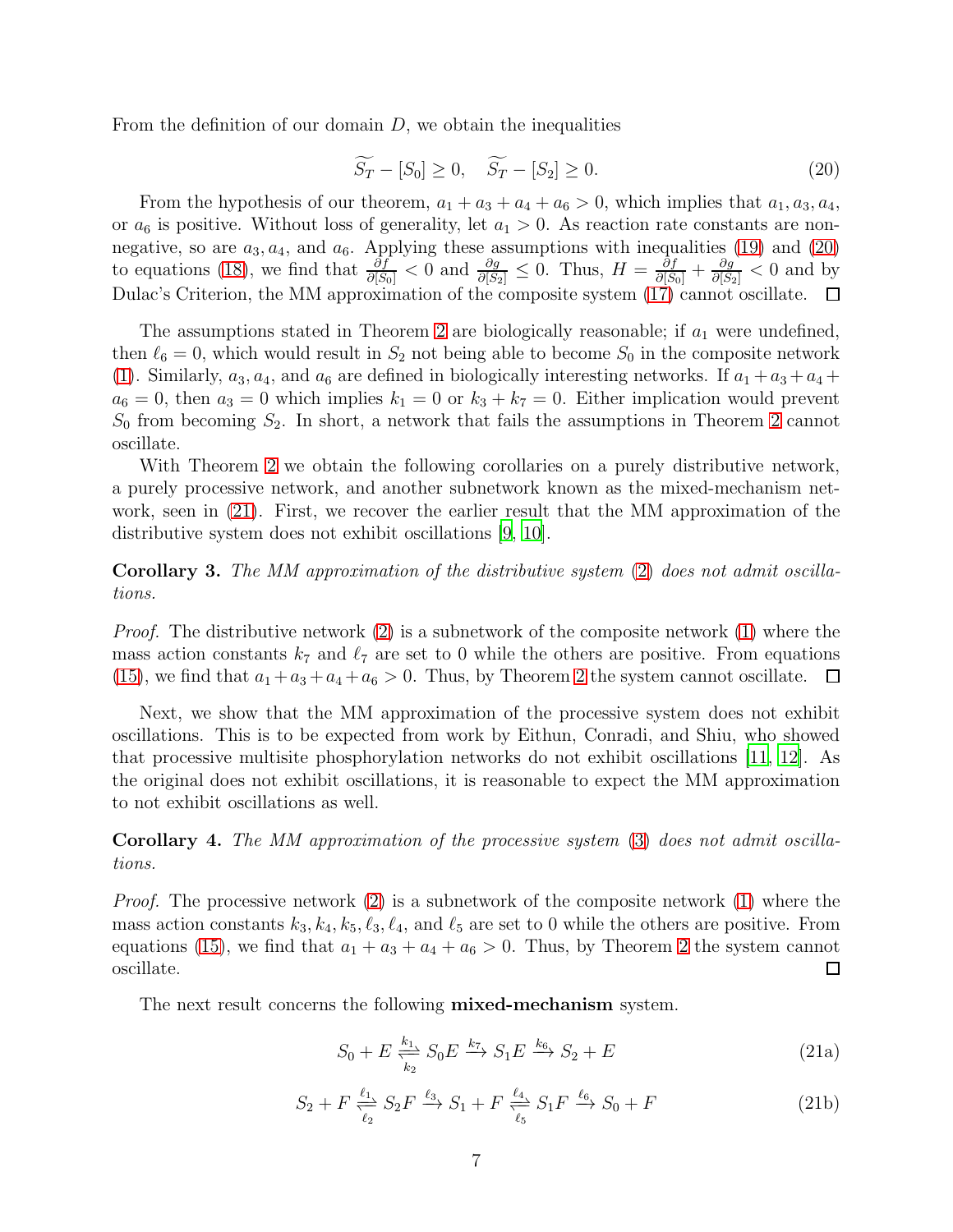This mixed-mechanism network can be obtained from our original network [\(1\)](#page-1-1) by setting  $k_3 = k_4 = k_5 = \ell_7 = 0$ . It is called the mixed-mechanism network since the phosphorylation [\(21a\)](#page-6-2) is processive while the dephosphorylation [\(21b\)](#page-6-3) is distributive.

<span id="page-7-0"></span>Corollary 5. *The MM approximation of the mixed-mechanism system* [\(21\)](#page-6-0) *does not admit oscillations.*

*Proof.* In [\(21\)](#page-6-0), the mass action constants  $k_3, k_4, k_5$ , and  $\ell_7$  are set to 0 while the others are positive. From equations [\(15\)](#page-4-3), we find that  $a_1 + a_3 + a_4 + a_6 > 0$ . Thus, by Theorem [2](#page-5-2) the system cannot oscillate.  $\Box$ 

Corollary [5](#page-7-0) is of particular interest because Suwanmajo and Krishnan showed that the mixed-mechanism network does exhibit oscillations [\[8\]](#page-8-7), even though Corollary [5](#page-7-0) states that its MM approximation does *not* admit oscillations. This serves as a good reminder that the MM approximation is an approximation, and information is lost in exchange for ease of algebra. Rao also obtains Corollary [5](#page-7-0) in independent work and uses it with the Poincare-Bendixson theorem to show that the MM approximation of the mixed-mechanism system is asymptotically stable [\[14\]](#page-9-5).

### 4. Discussion

The goal of this paper was to investigate oscillations in the composite network, a general sequential dual-site phosphorylation network with both processive and distributive elements. The composite system was of interest for two reasons. The first was that post-translational modification networks in biochemistry are generally neither purely distributive nor purely processive. The second was that any results for the composite network subsumes results for the many subnetworks.

In this work, we precluded oscillations in the MM approximation of the composite system. Using this result, we confirmed the lack of oscillations in the MM approximation of the distributive system and processive system and also showed that the MM approximation of the mixed-mechanism system exhibits no oscillations, contrary to the original mixed-mechanism system [\[8\]](#page-8-7).

The natural next question is to increase the amount of phosphorylation sites and attempt to prove or disprove the existence of oscillations. Naturally, more phosphorylation sites results in more networks. Instead of having to work each network out, analyzing a composite network that contains all  $n$ -site networks may yield a result that subsumes results for all subnetworks. If attempting to preclude oscillations, tools other than Dulac's Criterion, which is applicable only for 2−dimensional systems, will be needed. Promising tools include monotone systems theory and Lyapunov functions. Monotone systems theory was employed by Wang and Sontag to preclude oscillations in the MM approximation of the dual-site distributive system, and could be used on *n*-site networks as well [\[9](#page-9-0)]. Rao found success using Lyapunov functions to preclude oscillations in special cases of the MM approximation of the *n*-site mixed-mechanism system  $[14]$ .

Proving or precluding the existence of oscillations in the MM approximation of  $n$ -site networks will affect efforts to do so in the original. Since features of the MM approximation can often be carried up to the original (see Hell and Rendall [\[15\]](#page-9-6)), to rule out oscillations in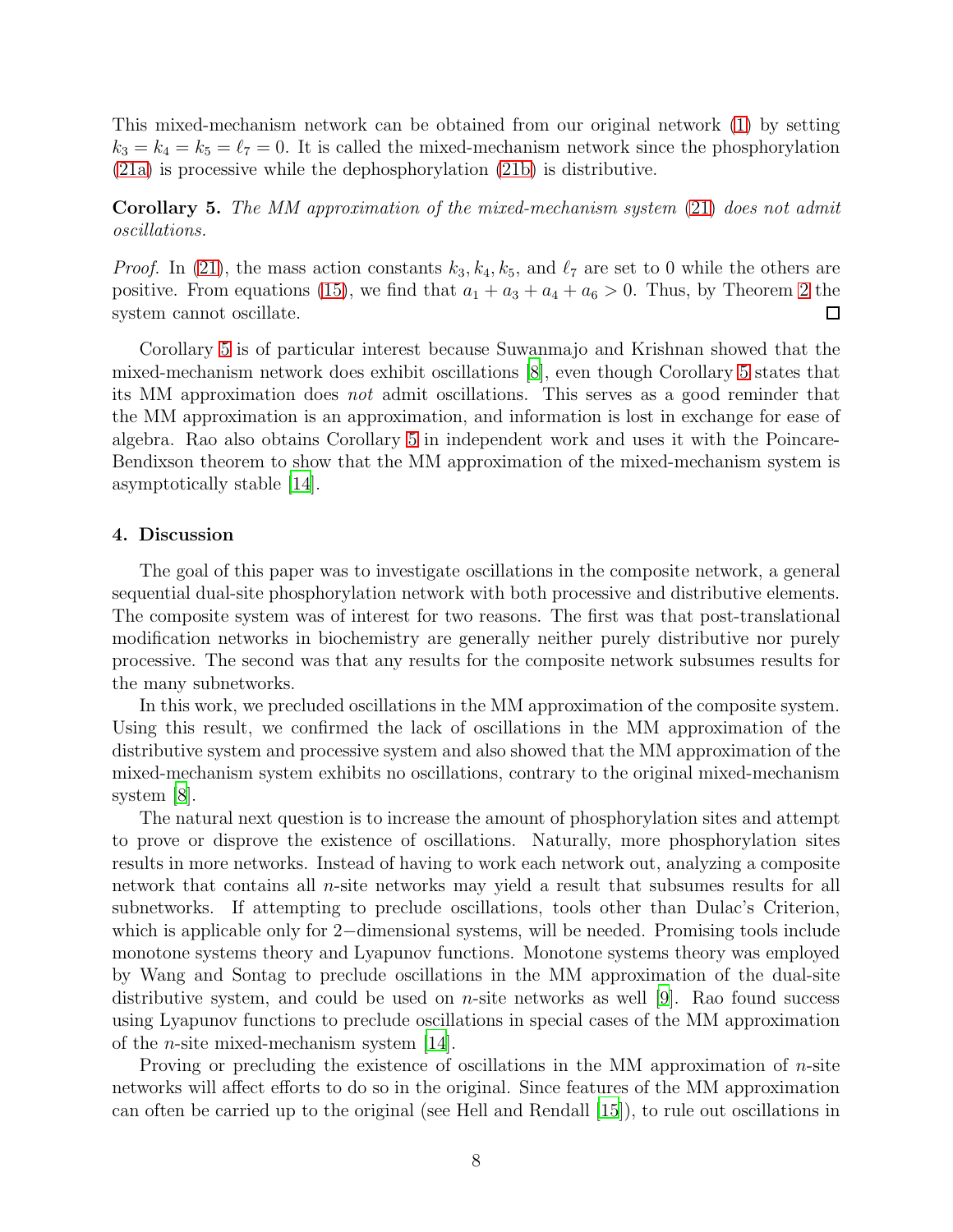the MM approximation would also rule out a method to prove the existence of oscillations in the original. Should the existence of oscillations for the MM approximation be proven instead, we would likely be able to show the existence of oscillations in the original.

## Acknowledgements

This project would not have been possible without the mentorship of Dr. Anne Shiu and the support of Jonathan Tyler. The author also thanks the two anonymous referees whose detailed feedback have improved this work. The author is particularly grateful to one of the reviewers who supplied a proof that strengthened Theorem [2.](#page-5-2) This research was conducted with funding from the NSF (DMS-1460766) at the REU program of Texas A&M University, Summer 2017.

## References

- <span id="page-8-0"></span>[1] S.H. Strogatz. *Nonlinear Dynamics and Chaos: With Applications to Physics, Biology, Chemistry, and Engineering*. Studies in Nonlinearity. Avalon Publishing, 2014. ISBN 9780813349107.
- <span id="page-8-1"></span>[2] Karsten Kruse and Frank Jlicher. Oscillations in cell biology. *Current Opinion in Cell Biology*, 17(1):20 – 26, 2005. ISSN 0955-0674. doi: http://dx.doi.org/10.1016/j.ceb. 2004.12.007.
- <span id="page-8-2"></span>[3] C. Salazar and T. Höfer. Multisite protein phosphorylation - from molecular mechanisms to kinetic models. *FEBS Journal*, 276(12):pp. 3177–3198, 2009.
- <span id="page-8-3"></span>[4] Lufen Chang and Michael Karin. Mammalian MAP kinase signalling cascades. *Nature*, 410(6824):37–40, 2001.
- <span id="page-8-4"></span>[5] C Y Huang and J E Ferrell. Ultrasensitivity in the mitogen-activated protein kinase cascade. *Proceedings of the National Academy of Sciences*, 93(19):10078–10083, 1996. URL <http://www.pnas.org/content/93/19/10078.abstract>.
- <span id="page-8-5"></span>[6] Zoe Hilioti, Walid Sabbagh, Saurabh Paliwal, Adriel Bergmann, Marcus D Goncalves, Lee Bardwell, and Andre Levchenko. Oscillatory phosphorylation of yeast Fus3 MAP kinase controls periodic gene expression and morphogenesis. *Curr. Biol.*, 18(21):1700– 1706, 2008.
- <span id="page-8-6"></span>[7] Huizhong Hu, Alexey Goltsov, James L Bown, Andrew H Sims, Simon P Langdon, David J Harrison, and Dana Faratian. Feedforward and feedback regulation of the MAPK and PI3K oscillatory circuit in breast cancer. *Cell. Signal.*, 25(1):26–32, 2013.
- <span id="page-8-7"></span>[8] Thapanar Suwanmajo and J. Krishnan. Mixed mechanisms of multisite phosphorylation. *Journal of The Royal Society Interface*, 12 (107), 2015. ISSN 1742-5689. doi: 10.1098/rsif.2014.1405. URL <http://rsif.royalsocietypublishing.org/content/12/107/20141405>.